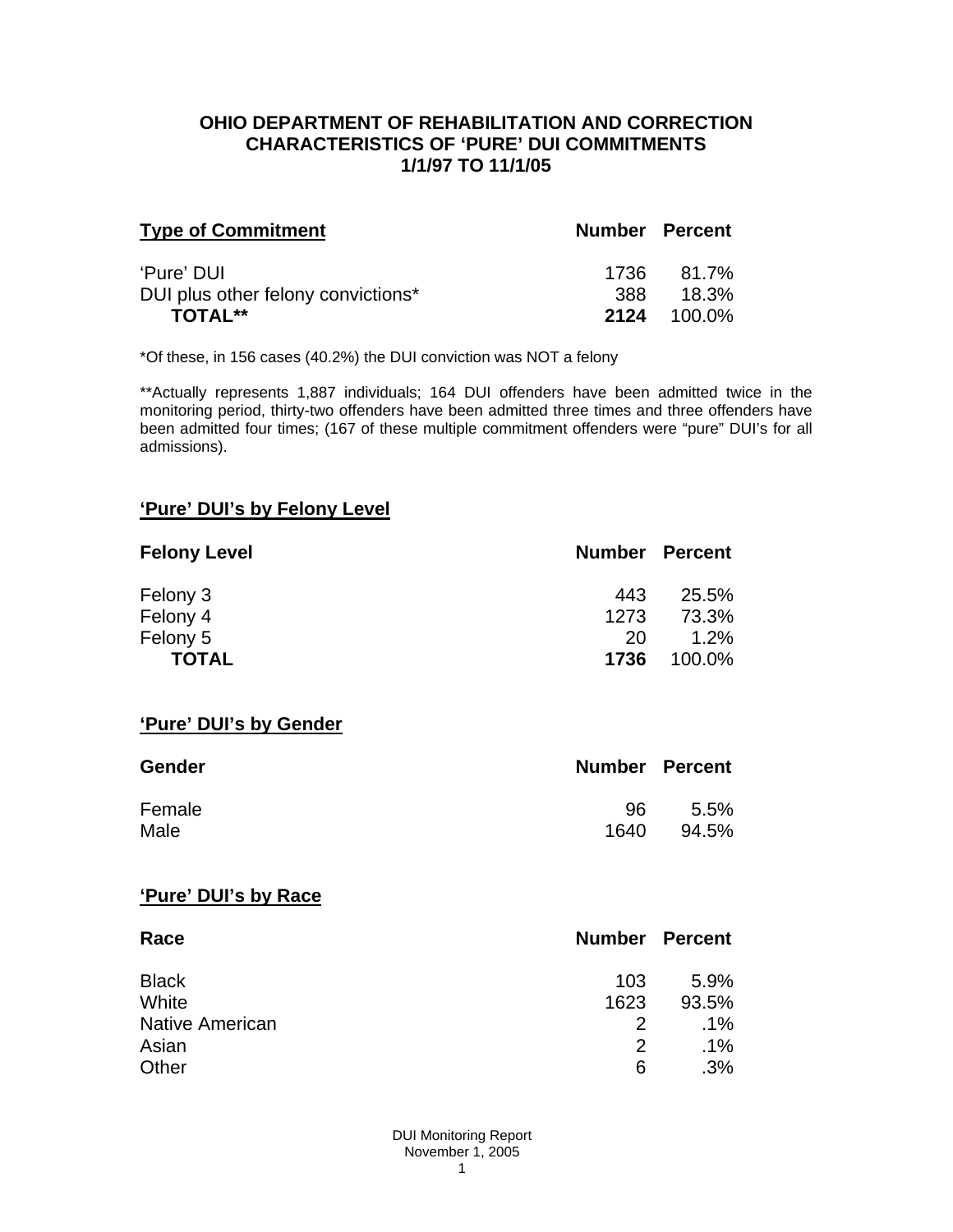# **'Pure' DUI's by Age at Commitment**

| <b>Age at Commitment</b> | <b>Number</b> | <b>Percent</b> |
|--------------------------|---------------|----------------|
| 25 and under             | 91            | 5.2%           |
| 26 to 30                 | 232           | 13.4%          |
| 31 to 35                 | 320           | 18.4%          |
| 36 to 40                 | 410           | 23.6%          |
| 41 to 45                 | 387           | 22.3%          |
| 46 to 50                 | 183           | 10.5%          |
| Over 50                  | 113           | 6.5%           |
|                          |               |                |

| Range = $19$ to $77$ | Median = $38$ |
|----------------------|---------------|
| Mean $= 38.3$        | Mode $= 38$   |

# **'Pure' DUI'S by Security Classification**

| <b>Security Level</b>                | <b>Number Percent</b> |        |
|--------------------------------------|-----------------------|--------|
| Level 1-A                            | 120                   | 6.9%   |
| Level 1-B                            | 1284                  | 74.0%  |
| Level 2                              | 192                   | 11.1%  |
| Level 3*                             | 139                   | 8.0%   |
| Level 4-B                            |                       | $.1\%$ |
| *Includes inmates still in reception |                       |        |

# **'Pure' DUI's by County of Commitment**

| <b>County of Commitment</b> | <b>Number</b> | <b>Percent</b> |
|-----------------------------|---------------|----------------|
| Cuyahoga                    | 137           | 7.9%           |
| Summit                      | 130           | 7.5%           |
| <b>Stark</b>                | 121           | 7.0%           |
| Hamilton                    | 98            | 5.6%           |
| Franklin                    | 89            | 5.1%           |
| Lorain                      | 79            | 4.6%           |
| Clermont                    | 75            | 4.3%           |
| <b>Butler</b>               | 68            | 3.9%           |
| Lake                        | 55            | 3.2%           |
| Portage                     | 47            | 2.7%           |
| Warren                      | 42            | 2.4%           |
| <b>All Other Counties</b>   | 795           | 45.8%          |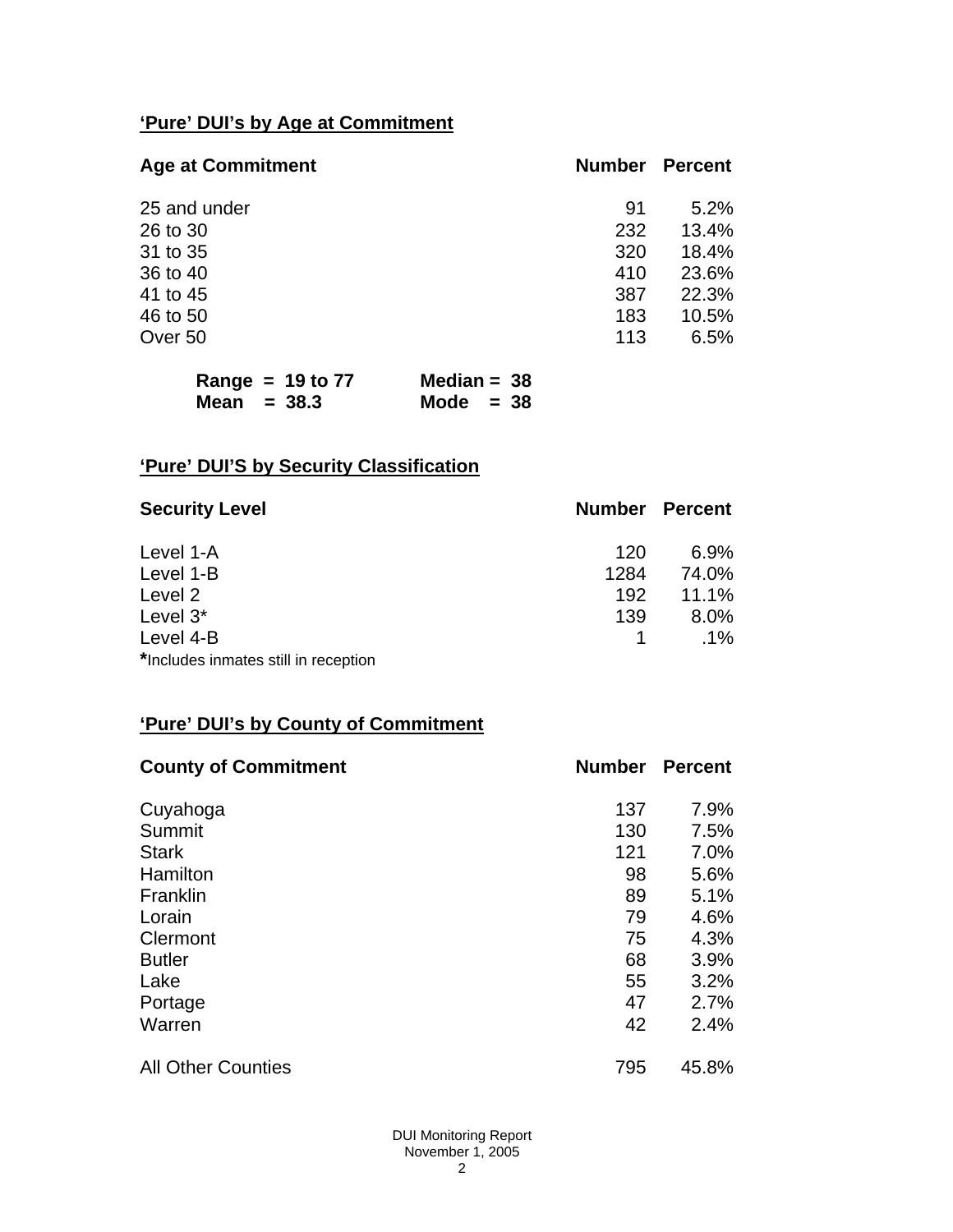# **'Pure' DUI's by Current Status**

| <b>Current Status</b>                  | <b>Number Percent</b> |       |
|----------------------------------------|-----------------------|-------|
| <b>Currently Incarcerated</b>          | 355                   | 20.4% |
| <b>Judicial Release</b>                | 268                   | 15.4% |
| <b>Released under PRC</b>              | 694                   | 40.0% |
| Released to Appeal Bond                | 5                     | .3%   |
| <b>Furlough (Transitional Control)</b> | 59                    | 3.4%  |
| <b>Vacated Sentence</b>                | 10                    | .6%   |
| <b>Court Order</b>                     | 10                    | .6%   |
| Death of Inmate                        | 10                    | .6%   |
| Released at Expiration of Prison Term* | 324                   | 18.7% |

\*Released without post-release control; of the 454 releases in 2004 and 2005, 237 were expiration of prison term (52.2%), compared with 98 inmates released onto PRC (which included seventy males who successfully completed the IPP sentence reduction program and four females who successfully completed the Camp Meridian IPP program).

# **'Pure' DUI's by Length of Sentence (in months)**

| <b>Length of Sentence</b>           | <b>Number Percent</b> |       |
|-------------------------------------|-----------------------|-------|
| Two Months (mandatory sentence)     | 37                    | 2.1%  |
| Three to Six Months                 | 223                   | 12.9% |
| Seven to Eleven Months              | 181                   | 10.4% |
| <b>Twelve Months</b>                | 477                   | 27.5% |
| Thirteen to Seventeen Months        | 170                   | 9.8%  |
| Eighteen Months                     | 137                   | 7.9%  |
| Nineteen to Twenty-four Months      | 226                   | 13.0% |
| <b>Twenty-five to Thirty Months</b> | 110                   | 6.3%  |
| Thirty-one to Thirty-five Months    | 0                     |       |
| <b>Thirty-six Months</b>            | 101                   | 5.8%  |
| Forty-eight to Fifty-nine Months    | 51                    | 2.9%  |
| <b>Sixty Months</b>                 | 20                    | 1.2%  |

| Mode | $= 12$ months        |
|------|----------------------|
|      | Median $= 12$ months |

 $Mean = 17.2$  months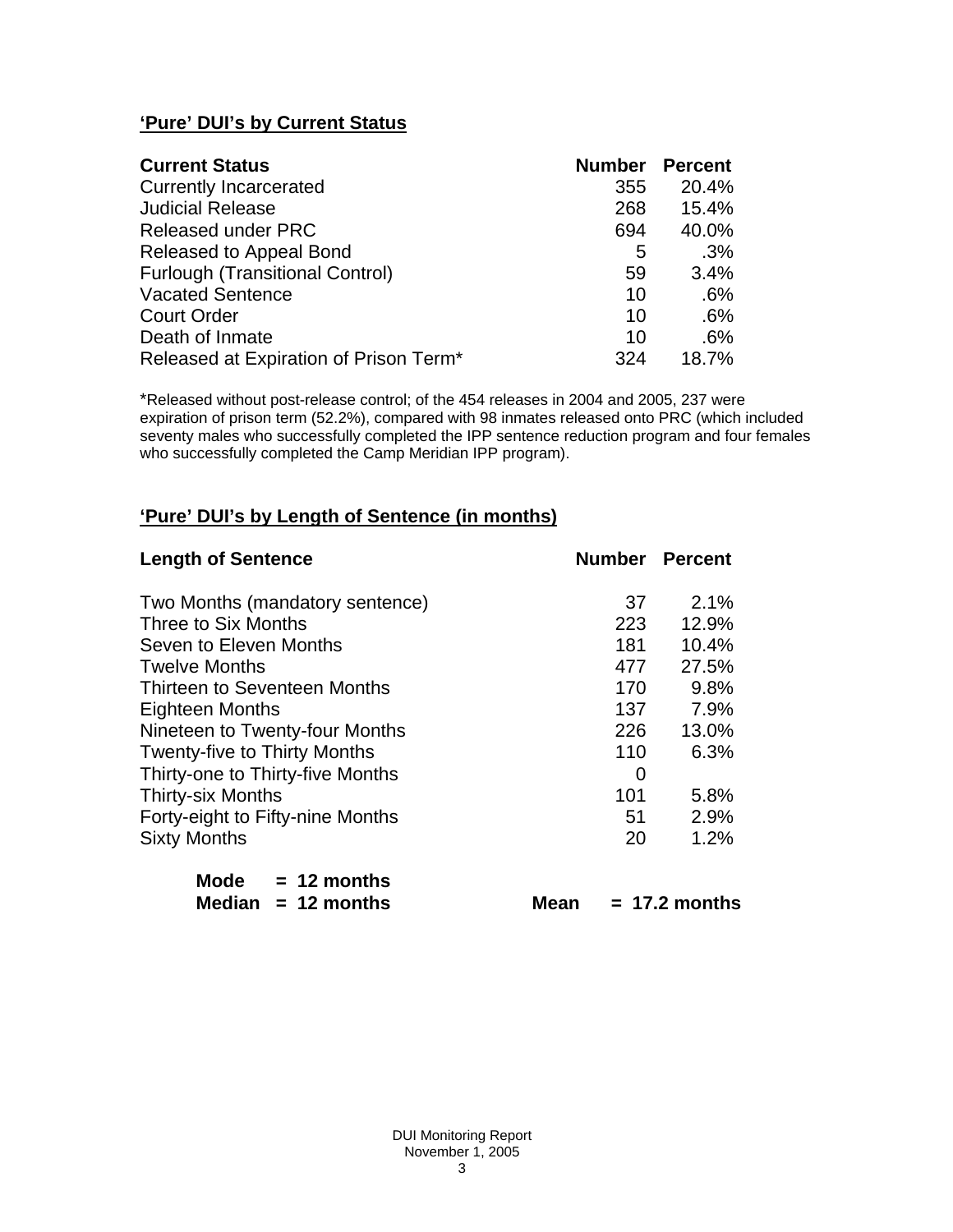# **'Pure' DUI's by Number of Prior Incarcerations**

| <b>Number of Prior Incarcerations</b> | <b>Number Percent</b> |          |
|---------------------------------------|-----------------------|----------|
| None                                  | 1028                  | 59.2%    |
| One                                   | 392                   | 22.6%    |
| Two                                   | 190                   | $10.9\%$ |
| Three or more                         | 126.                  | 7.3%     |

## **'Pure' DUI's Currently Incarcerated by Parent Institution\* (11/1/05)**

|                                                    |                |                | # in           |
|----------------------------------------------------|----------------|----------------|----------------|
| <b>Institution</b>                                 | <b>Number</b>  | <b>Percent</b> | Camp           |
| <b>Allen Correctional Institution</b>              | 7              | 2.0%           |                |
| <b>Belmont Correctional Institution</b>            | 18             | 5.1%           | 4              |
| <b>Chillicothe Correctional Institution</b>        | 12             | 3.4%           |                |
| <b>Corrections Reception Center</b>                | 29             | 8.2%           |                |
| <b>Franklin Pre-Release Center</b>                 | $\overline{2}$ | .6%            |                |
| <b>Grafton Correctional Institution</b>            | $\overline{7}$ | 2.0%           |                |
| <b>Hocking Correctional Institution</b>            | $\overline{7}$ | 2.0%           |                |
| <b>Lake Erie Correctional Institution</b>          | 6              | 1.7%           |                |
| <b>Lebanon Correctional Institution</b>            | 1              | .3%            | 1              |
| <b>London Correctional Institution</b>             | $\overline{7}$ | 2.0%           | $\mathbf{1}$   |
| <b>Lorain Correctional Institution</b>             | 22             | 6.2%           |                |
| <b>Madison Correctional Institution</b>            | 5              | 1.4%           |                |
| <b>Mansfield Correctional Institution</b>          | 4              | 1.1%           | 3              |
| <b>Marion Correctional Institution</b>             | 3              | .8%            |                |
| <b>Noble Correctional Institution</b>              | 17             | 4.8%           |                |
| <b>North Central Correctional Institution</b>      | 8              | 2.3%           |                |
| <b>North Coast Correctional Treatment Facility</b> | 122            | 34.4%          | $15**$         |
| <b>Northeast Pre-Release Center</b>                | $\overline{4}$ | 1.1%           |                |
| <b>Oakwood Correctional Facility</b>               | 1              | .3%            |                |
| Ohio Reformatory for Women                         | 15             | 4.2%           | 1              |
| <b>Ohio State Penitentiary</b>                     | $\overline{4}$ | 1.1%           | $\overline{4}$ |
| <b>Pickaway Correctional Institution</b>           | 35             | 9.9%           |                |
| <b>Richland Correctional Institution</b>           | 4              | 1.1%           |                |
| <b>Ross Correctional Institution</b>               | 5              | 1.4%           | $\overline{4}$ |
| Southeastern Correctional Institution              | 4              | 1.1%           |                |
| <b>Toledo Correctional Institution</b>             | $\overline{1}$ | .3%            |                |
| <b>Trumbull Correctional Institution</b>           | 5              | 1.4%           | $5***$         |
| $N = 335$                                          |                |                |                |

\*Includes inmates out to court

\*\*In DUI IPP program at NCCTF

\*\*\*Female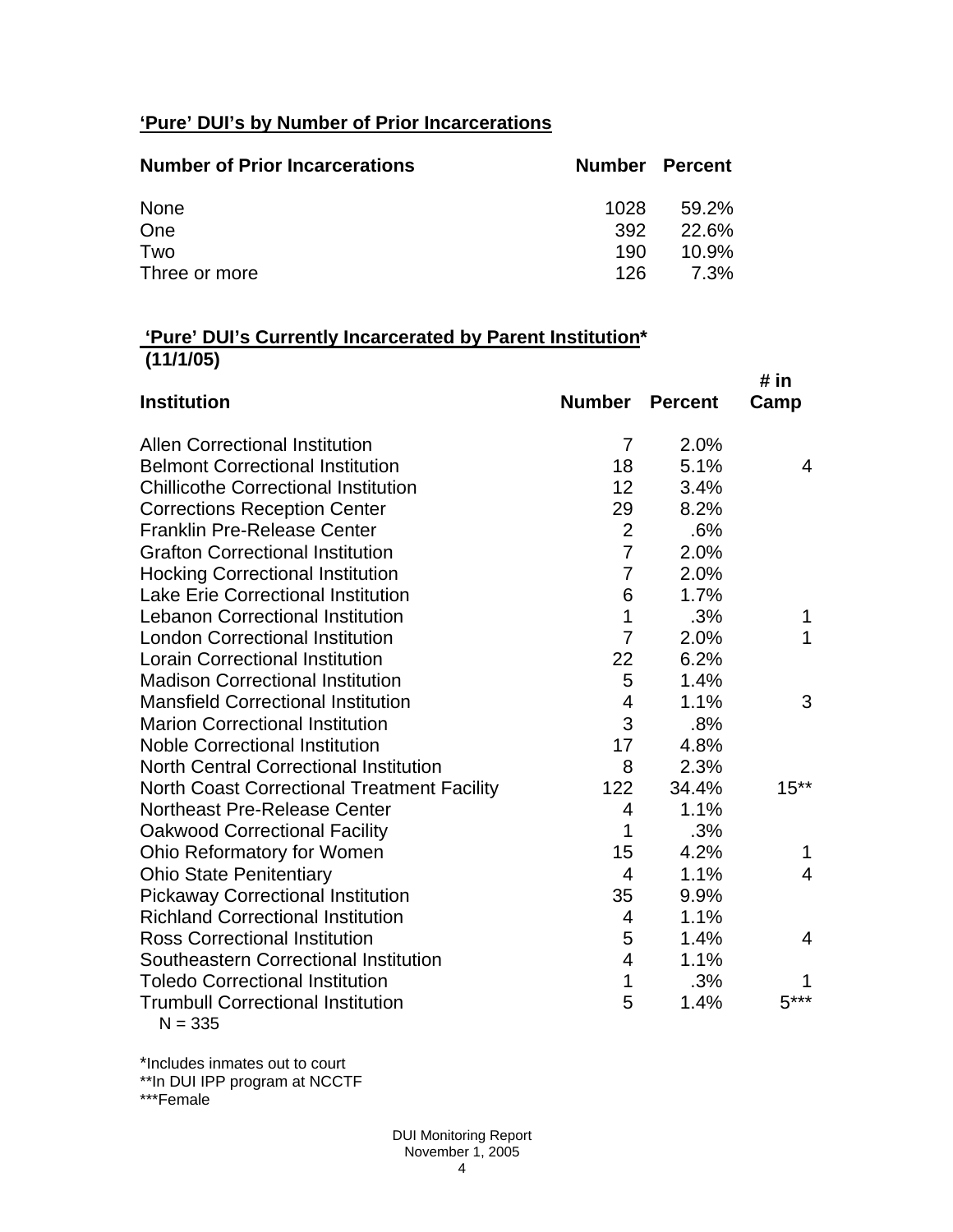## **'PURE' DUI OFFENDERS COMPARISON OF SELECTED RELEASE TYPES DEMOGRAPHICS AND TIME SERVED/TIME SAVED VARIABLES 11/1/05**

|                                                                                | <b>Release Types</b>             |                       |                                     |                         |                       |                   |                                      |                    |
|--------------------------------------------------------------------------------|----------------------------------|-----------------------|-------------------------------------|-------------------------|-----------------------|-------------------|--------------------------------------|--------------------|
| <b>Variables</b>                                                               | Post-<br>Release                 |                       | <b>IPP</b> with<br>Post-<br>Release |                         | <b>Judicial</b>       |                   | Expiration<br>of Sentence<br>with No |                    |
|                                                                                | Control<br>$%$ *<br>$\mathsf{N}$ |                       | Control<br>$%^*$<br>$\mathsf{N}$    |                         | Release<br>$%$ *<br>N |                   | Supervision<br>$%$ *<br>N            |                    |
| <b>TOTAL</b>                                                                   | 427                              |                       | 261                                 |                         | 268                   |                   | 324                                  |                    |
| Race:<br>White<br>African-American<br><b>Native American</b><br>Asian<br>Other | 405<br>20<br>2                   | 94.8<br>4.7<br>$.5\,$ | 247<br>11<br>1<br>$\overline{2}$    | 94.6<br>4.2<br>.4<br>.8 | 251<br>16<br>1        | 93.7<br>6.0<br>.4 | 298<br>24<br>$\overline{2}$          | 92.0<br>7.4<br>6.6 |
| Gender:<br>Male<br>Female                                                      | 411<br>16                        | 96.3<br>3.7           | 261                                 | 100.0                   | 241<br>27             | 89.9<br>10.1      | 307<br>17                            | 94.8<br>5.2        |
| Age:<br>Mean<br>Median<br>Mode                                                 | 37.5<br>37.0<br>36.0***          |                       | 38.1<br>39.0<br>40.0                |                         | 37.3<br>37.0<br>38.0  |                   | 38.5<br>39.0<br>44.0                 |                    |
| <b>Commitment County:</b><br>Major Urban**<br><b>All Others</b>                | 193<br>234                       | 45.2<br>54.8          | 80<br>181                           | 30.6<br>69.4            | 82<br>186             | 30.6<br>69.4      | 122<br>202                           | 37.6<br>62.4       |

<sup>\*</sup>Column totals = 100%

\*\*Cuyahoga, Franklin, Hamilton, Lucas, Montgomery, Stark and Summit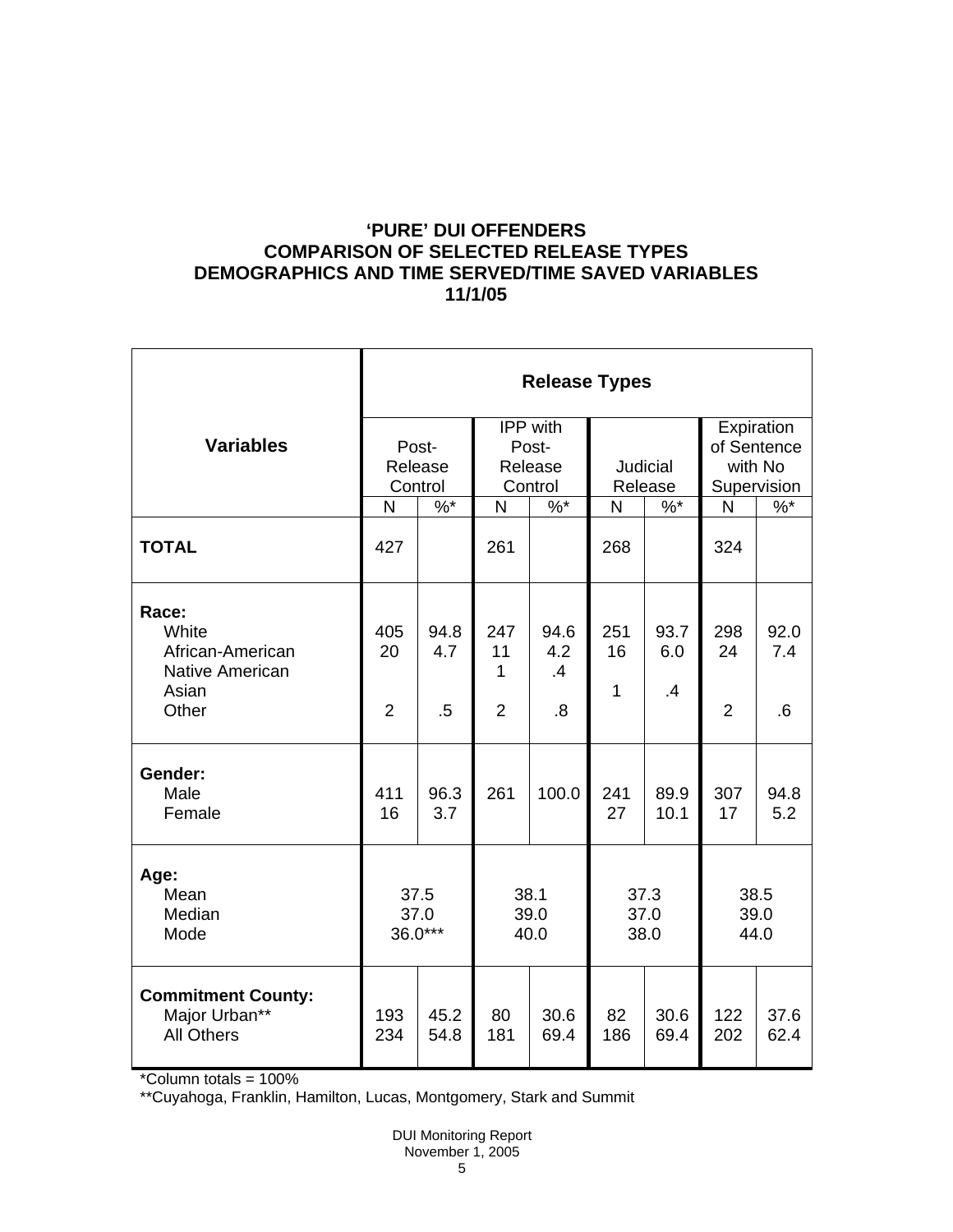\*\*\*Multiple modes; lowest value is shown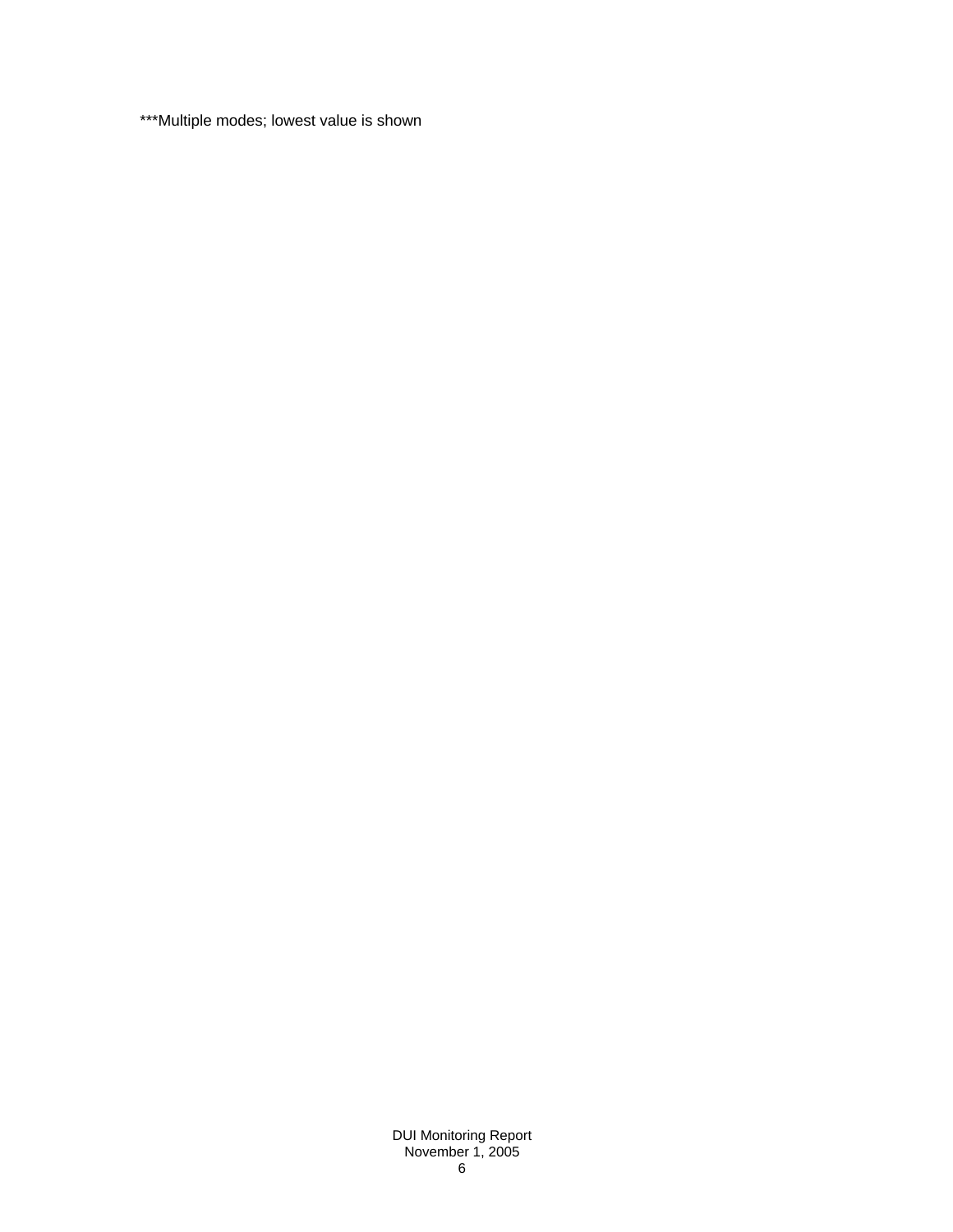|                                                                                       | <b>Release Types</b> |         |                                               |          |                |              |                |               |  |
|---------------------------------------------------------------------------------------|----------------------|---------|-----------------------------------------------|----------|----------------|--------------|----------------|---------------|--|
|                                                                                       |                      |         |                                               | IPP with |                |              |                | Expiration of |  |
| <b>Variables</b>                                                                      | Post-                |         | Post-                                         |          |                |              |                | Sentence      |  |
|                                                                                       | Release              |         | Release                                       |          | Judicial       |              | (with No       |               |  |
|                                                                                       |                      | Control |                                               | Control  |                | Release      | Supervision)   |               |  |
|                                                                                       | N                    | $\%$ *  | N                                             | $\%$ *   | N              | $%^*$        | $\mathsf{N}$   | $\frac{9}{6}$ |  |
| <b>Sentence Length</b><br>(Months):<br>Mean                                           |                      | 11.3    |                                               | 19.1     | 18.6           |              | 13.9           |               |  |
| Median                                                                                | 12.0                 |         | 17.0                                          |          | 17.0           |              | 12.0           |               |  |
| Mode                                                                                  | 12.0                 |         | 12.0                                          |          | 12.0           |              | 12.0           |               |  |
|                                                                                       |                      |         |                                               |          |                |              |                |               |  |
| <b>Number of Priors:</b>                                                              |                      | 54.1    |                                               | 65.5     |                |              |                |               |  |
| None<br>One                                                                           | 231<br>102           | 23.9    | 171<br>65                                     | 24.9     | 183<br>43      | 68.3<br>16.0 | 188<br>82      | 58.0<br>25.3  |  |
| Two                                                                                   | 45                   | 10.5    | 19                                            | 7.3      | 24             | 9.0          | 33             | 10.1          |  |
| Three or More                                                                         | 49                   | 11.5    | 6                                             | 2.3      | 18             | 6.7          | 21             | 6.5           |  |
|                                                                                       |                      |         |                                               |          |                |              |                |               |  |
| <b>Time Served (Months):</b>                                                          |                      |         |                                               |          |                |              |                |               |  |
| Mean                                                                                  | 8.8                  |         | 6.5                                           |          | 5.2            |              | 10.8           |               |  |
| Median<br>Mode                                                                        | 7.8<br>$4.7**$       |         | 5.2                                           |          | 3.6<br>$2.3**$ |              | 8.6<br>$5.3**$ |               |  |
|                                                                                       |                      |         | 4.8                                           |          |                |              |                |               |  |
| <b>Time Saved Through</b><br><b>Early Release (Months):</b><br>Mean<br>Median<br>Mode |                      | N/A     | 11.5<br>12.9<br>10.6<br>7.5<br>$6.7**$<br>9.2 |          |                | N/A          |                |               |  |

\*Column totals = 100%

\*\*Multiple modes; lowest value is shown